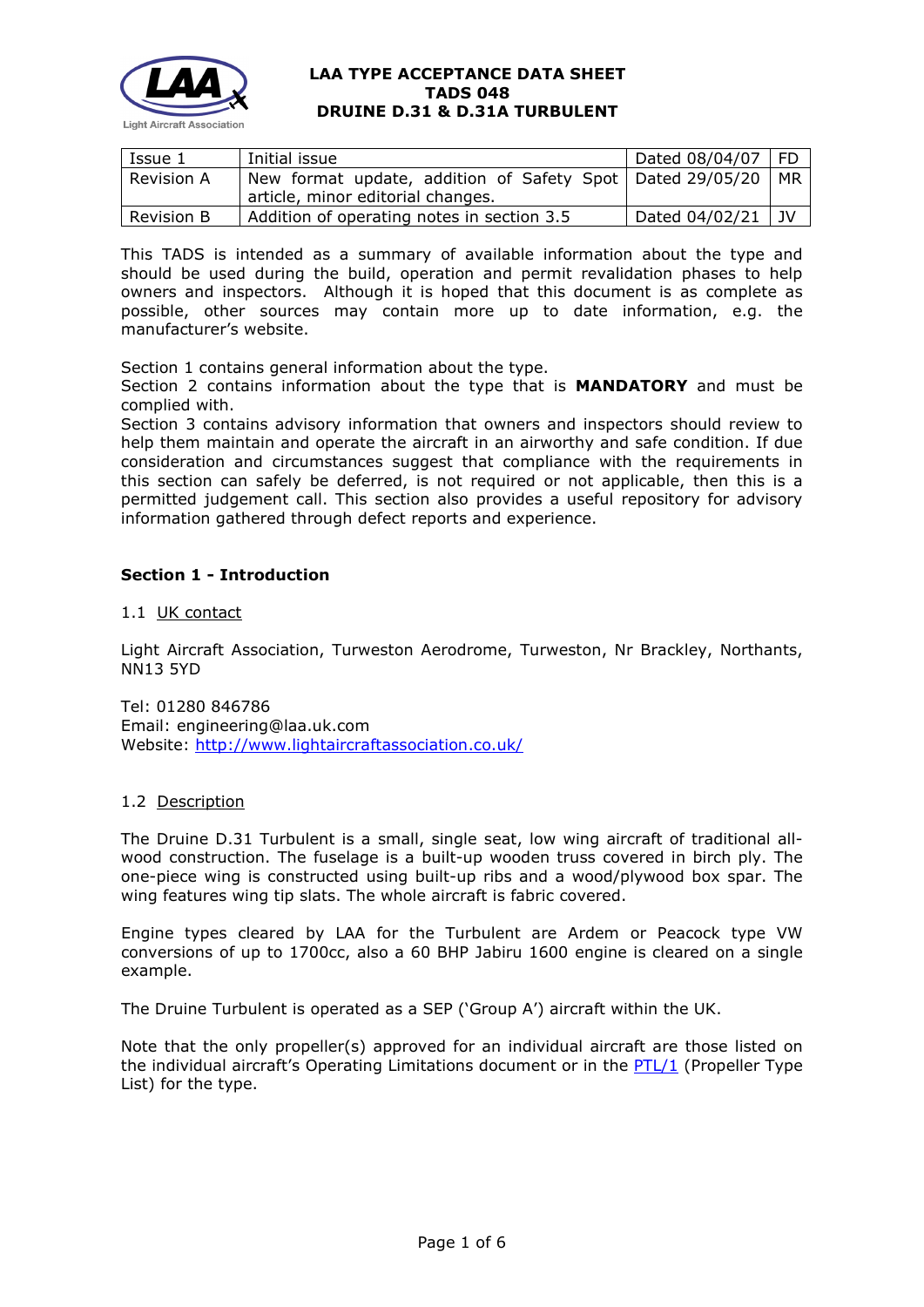

## **Section 2 – Mandatory information for owners, operators and inspectors**

At all times, responsibility for the maintenance and airworthiness of an aircraft rests with the owner. A Condition of a Permit to Fly requires that: *"the aircraft shall be maintained in an airworthy condition".* 

#### 2.1 Fast Build Kit 51% Compliance

Not applicable – plans built aircraft.

### 2.2 Build Manual

Turbulent drawings formerly supplied by Rollasons are now available from the LAA. Turbulent drawings are also available from Mme Druine in France but these do not incorporate UK required modifications: Mme Druine, 10, Avenue Aristide, Briand 94100, Saint-Maur, France.

#### 2.3 Build Inspections

Build inspection schedule 1 (Wooden Aircraft). Inspector approval codes A-A or A-W. Inspector signing off final inspection also requires 'first flight' endorsement.

## 2.4 Flight Manual

The Rollasons Turbulent Operator's Manual includes pilot's notes for the type.

## 2.5 Mandatory Permit Directives

None applicable specifically to this aircraft type.

Also check the LAA website for MPDs that are non-type specific  $(TL2.22)$ .

#### 2.6 LAA Required Modifications (including LAA issued AILs, SBs, etc)

The following are modifications introduced by Rollasons during the 1960s and 70s and incorporated into later issues of the drawings. They are considered mandatory by the LAA.

| <b>RAE/45</b> | <b>Modified Aileron Hinges</b>              |  |
|---------------|---------------------------------------------|--|
| <b>RAE/51</b> | Windscreen Crash Arch                       |  |
| <b>RAE/67</b> | Safety Straps on Tail plane Bolts           |  |
| <b>RAE/68</b> | Shoulder Harness Attachment Reenrolments    |  |
| <b>RAE/88</b> | Attachment of Bulkhead- Engines over 1300cc |  |
| <b>RAE/95</b> | Undercarriage Attachment Reinforcements     |  |
| <b>RAE/96</b> | Wing Inspection Panels                      |  |
|               |                                             |  |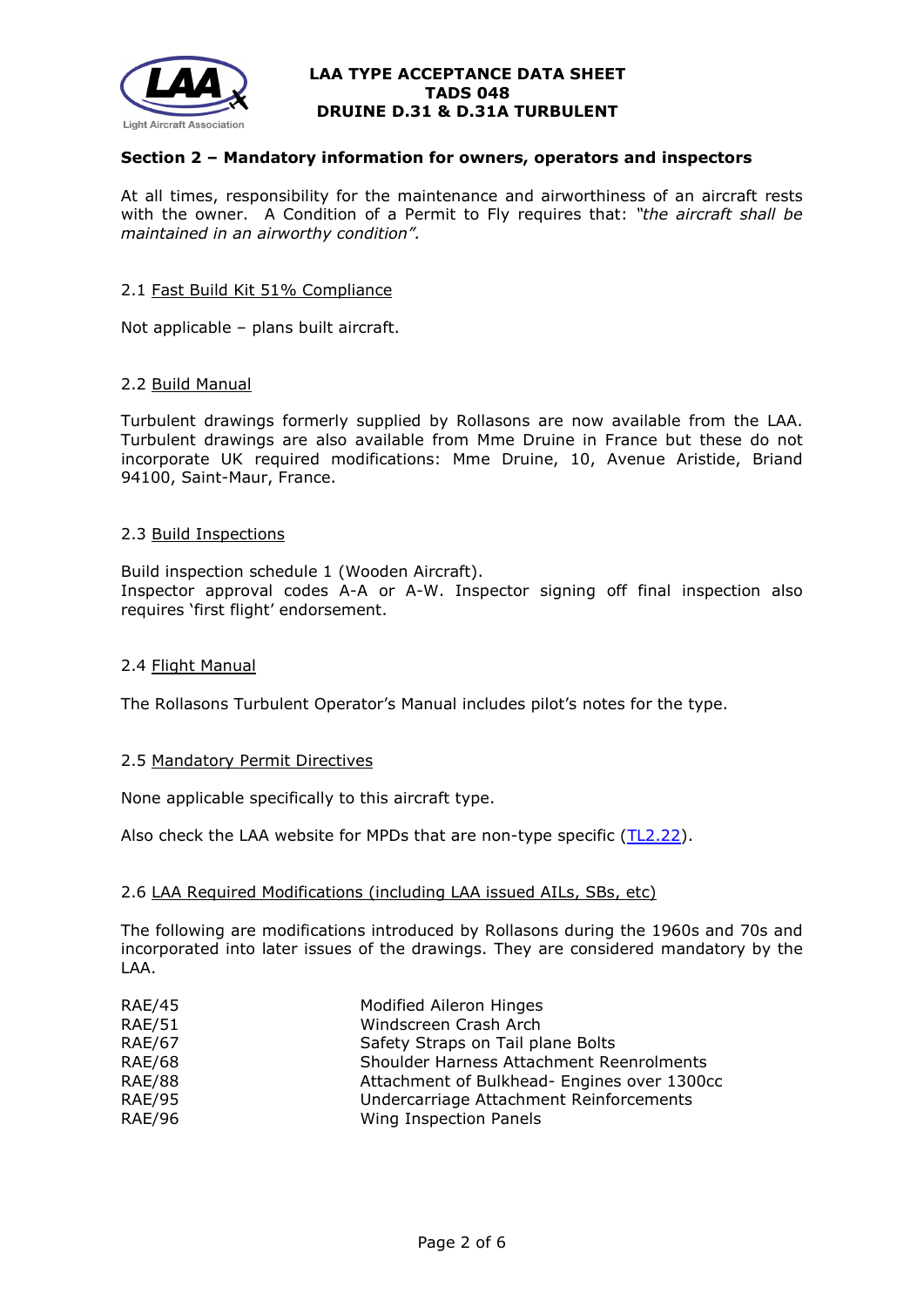

2.7 Additional engine operating limitations to be placarded or shown by instrument markings

Notes:

- Refer to the engine manufacturer's latest documentation for the definitive parameter values and recommended instruments.
- Where an instrument is not fitted, the limit need not be displayed.
- With VW: Max CHT: 225°C Max EGT: 800°C Max oil temp: 90°C Min oil pressure: 2.5 kg/cm² @3000 RPM

### 2.8 Control surface deflections

| Ailerons  | Up: 4 1/2 inches. Neutral should be 1/8 inch down @ root<br>Down: 4 1/2 inches. Neutral should be 1/8 inch down @ root |
|-----------|------------------------------------------------------------------------------------------------------------------------|
| Elevators | Up: 4 7/8 inches $\pm 1/4$ inches @ root<br>Down: 4 7/8 inches ±1/4 inches @ root                                      |
| Rudder    | Left: 9.5 inch @ widest chord<br>Right: 9.5 inch @ widest chord                                                        |

### 2.9 Operating Limitations and Placards

(Note that the wording on an individual aircraft's Operating Limitations document takes precedence, if different.)

- 1. Maximum number of occupants authorised to be carried: One
- 2. The aircraft must be operated in compliance with the following operating limitations, which shall be displayed in the cockpit by means of placards or instrument markings:
	- 2.1 Aerobatic Limitations Aerobatic manoeuvres are prohibited. Intentional spinning is prohibited.
	- 2.2 Loading Limitations Maximum Total Weight Authorised: 620 lbs (700 lbs with D.31A type

spar)

CG Range D.31: 12.2 inches to 16.0 inches aft of datum. CG Range D.31A: 9.0 inches to 16.4 inches aft of datum. Datum Point is: Leading edge of wing.

- 2.3 Engine Limitations Maximum Engine RPM: 3300
- 2.4 Airspeed Limitations Maximum Indicated Airspeed D.31 (V<sub>NE</sub>): 109 kts Maximum Indicated Airspeed D.31A ( $V_{NE}$ ): 115 kts
- 2.5 Other Limitations The aircraft shall be flown by day and under Visual Flight Rules only.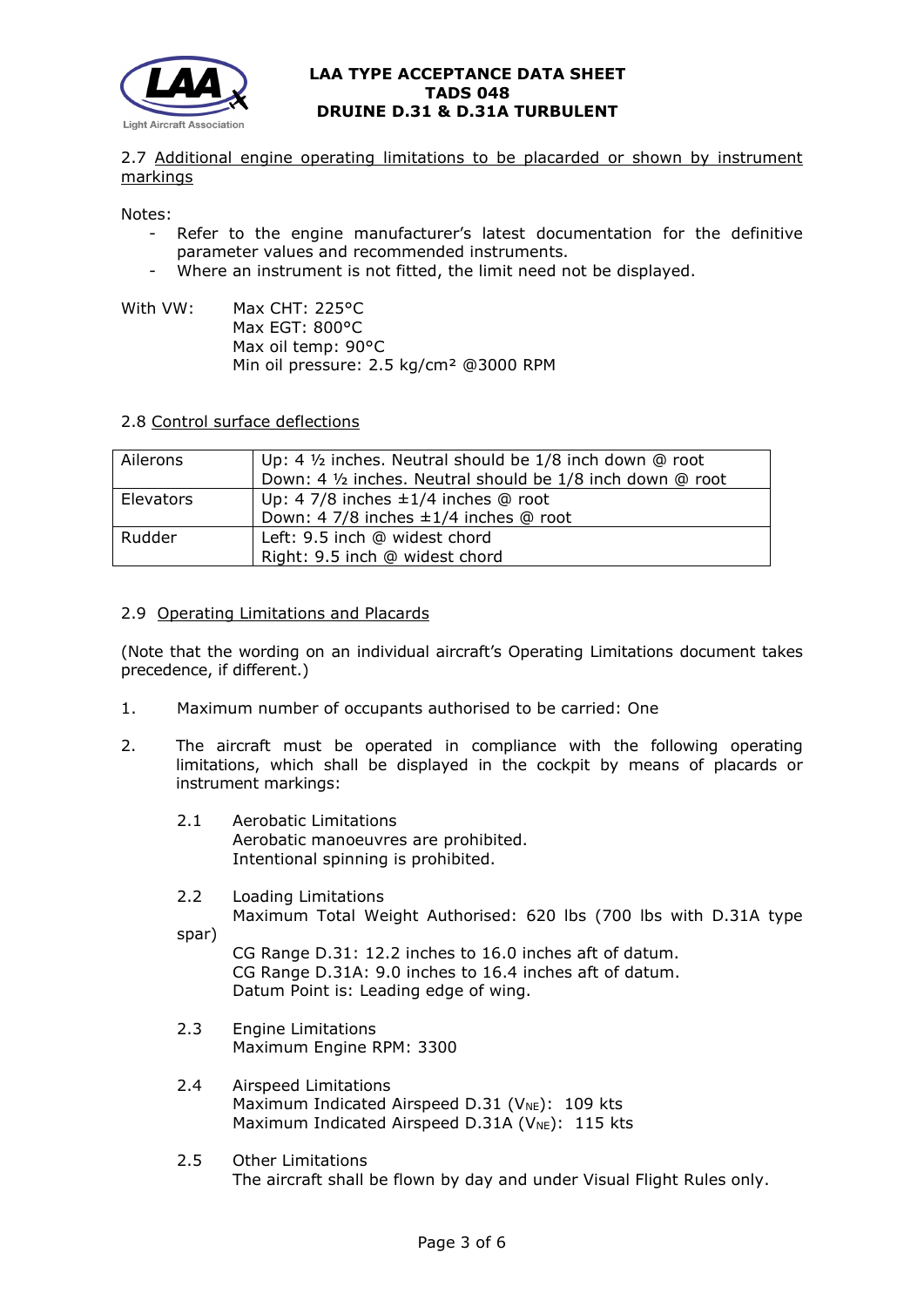

Smoking in the aircraft is prohibited.

Additional Placards:

"Occupant Warning - This Aircraft has not been Certificated to an International Requirement"

A fireproof identification plate must be fitted to fuselage, engraved or stamped with aircraft's registration letters.

## 2.10 Maximum permitted empty weight

Fuel tank contents may vary slightly between examples so it is not possible to define a universal maximum empty weight. With full fuel tank, normally the aircraft should be able to carry a pilot weighing 170 lbs without exceeding max permitted gross weight. However, many of the older examples cannot meet this requirement, and historically it has been accepted provided a 170 lbs pilot can carry enough fuel for one hour of flight at cruise power setting without exceeding max gross weight.

Longitudinal levelling datum: Upper fuselage longerons at cockpit.

# **Section 3 – Advice to owners, operators and inspectors**

## 3.1 Maintenance Manual

The Rollasons Turbulent Operator's Manual includes a special maintenance schedule for the Turbulent. This is available from the LAA (£25.00 Including p&p). LAMS should also be used as a guide to required inspections and this is reflected in the check list in Section 1 of the LAA's Permit renewal application form. Maintenance is typical of wooden/fabric airframes including compliance with CAA CAP 562, leaflet 51-20. Engine maintenance is as appropriate to engine type.

## 3.2 Standard Options

- The D.31 drawings also show a reinforced wing mainspar intended for a proposed certified Turbulent designated D.31A. Use of the reinforced spar also involves relocation of matching fuselage frame and modification of wing ribs to fit. Use of the reinforced spar permits an increase in max gross weight from 620 lbs to 700 lbs, subject to satisfactory climb performance.
- The drawings also show optional sliding cockpit canopy and wheel spats which are acceptable provided weight allows.
- Most examples are fitted with a fixed tailskid but the castering tailwheel shown as an option on the drawings may also be fitted provided mainwheel brakes are installed.
- Uprated main undercarriage shock-absorber springs are a common modification, details from LAA. These provide more protection of the wingspar from shockload damage in heavy landings.

## 3.3 Manufacturer's Information (including Service Bulletins, Service Letters, etc)

None known.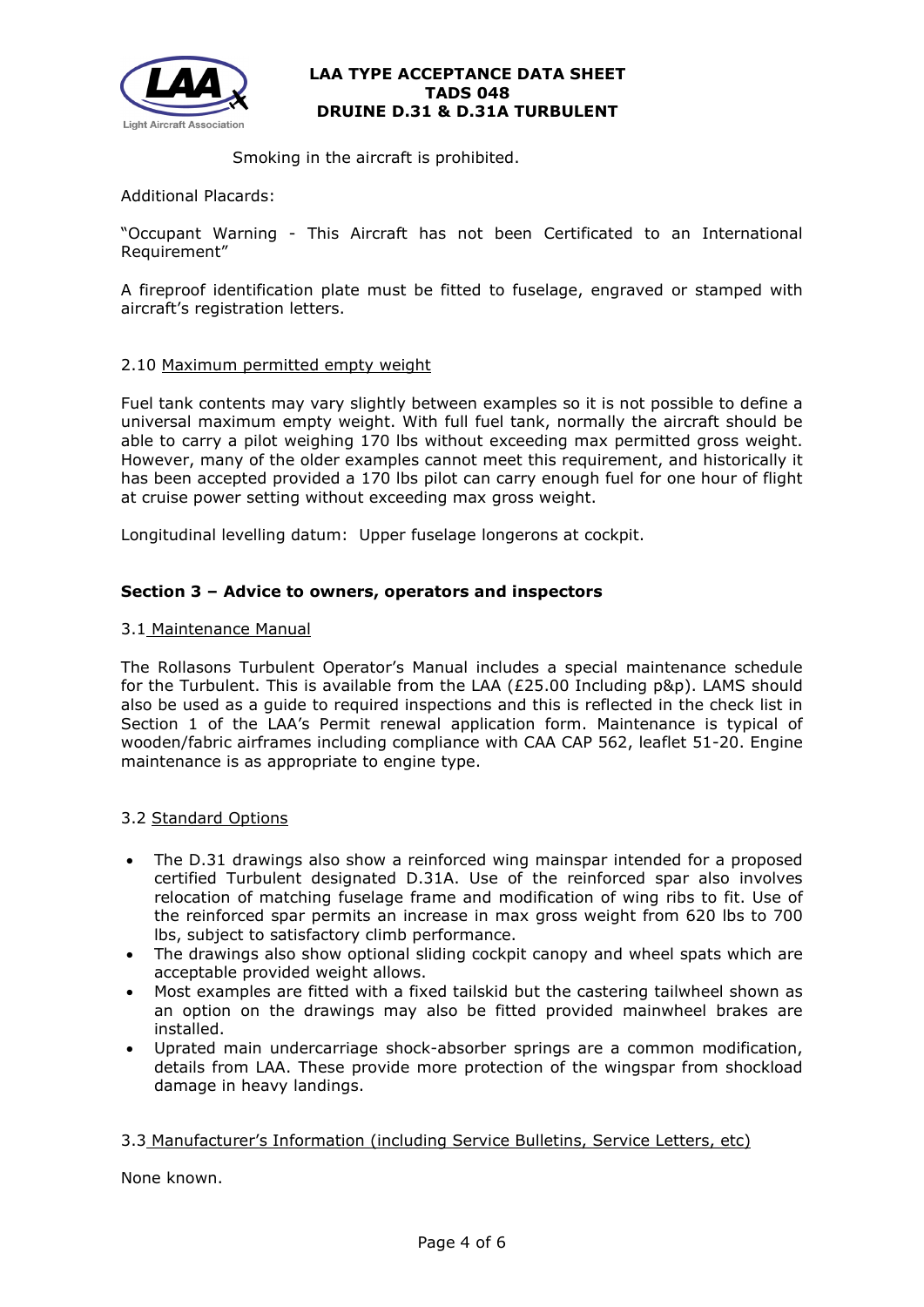

## 3.4 Special Inspection Points

- Drawings have not been updated for many years and may contain dimensional errors. Check dimensions/fit of parts carefully prior to cutting or drilling.
- The Turbulent drawings do not include engine conversion details, see Peacock VW conversion drawings for details.
- Note the Turbulent was designed as a very simple lightweight aircraft. Due to the fitting of additional 'options', e.g. bigger capacity VW engines, wheel spats, canopy, radio etc over the years, the type has a reputation for turning out overweight. This means that many Turbulents cannot be flown within permitted max gross weight except by very light pilots with minimal fuel. Owners MUST avoid the temptation to add extra weight to the Turbulent if they want a satisfactory payload.
- Take care to minimise operating friction in flying controls by careful attention to hinges, cable tensions, lubrication etc. The Turbulent has very light controls and undue friction in the control system will spoil control feel.
- A well-known serious defect with Turbulent aircraft is cracking/compression shake in wing mainspars at undercarriage attachment points or fuselage sides, caused by heavy landing. Any damage in this area is likely to seriously reduce the strength of the wing and the aircraft must be grounded pending major repair.
- Cases have also been reported of the engine mounting studs cracking in the threaded portion which screws in the crankcase.
- 'Wheelbarrow wheels' if fitted to be checked carefully for signs of overstress/failure of hub.
- With VW engine, design of conversion to be agreed with LAA Engineering as there is no standard design of VW conversion. 'Peacock' VW conversion drawings are available from LAA Engineering, but these drawings are now many years old and not all parts called up are still available. Dual ignition system (of an accepted type) required. LAA VW Engine Build checklist to be completed during build-up of engine to record critical measurements. Refer to SPARS section on VW engines. Oil cooler may be required, and careful ducting to achieve adequate cylinder cooling. Compression ratio must be set up (usually no more than 8.0:1) using choice of cylinder base shims if required. With 1834cc conversions, failing to use base shims usually results in excessively high compression ratio and consequent excessively short engine life.
- With VW conversion, if gravity feed is used, check gravity flow from downstream side of carburettor float valve (by removing float chamber bowl or float chamber drain plug) rather than at carburettor fuel inlet. If an automotive carburettor (e.g. Stromberg CD150) is used with gravity feed, the carburettor float valve is often found to provide inadequate or very marginal flow. This is because automotive carburettors are set up for use with a pumped installation not gravity feed. The fuel pressure from a pump allows a carb float jet of only about 1.5 mm diameter to be used, this restricts the flow too much with the much lesser fuel pressure in a typical gravity fed system. This is a common cause of lean running and engine failure. This is cured by fitting a larger diameter jet to the float valve, (typically 2.5 to 3mm diameter) or carefully opening up the existing jet and lapping it in with a household brass polish.
- With VW engine, quality of fit of propeller hub on crankshaft nose is critical to security of propeller mounting in flight.
- Builder interpretation of areas which are sparsely detailed on the drawings, such as canopy hinges, canopy latches, fuel tank, engine controls, exhaust system, cowlings, wheel brakes, cockpit harness, flap system etc. Due to the lack of details on the drawings, inspectors must ensure that these areas are dealt with in accordance with normal light aircraft design practises. Refer to Bingelis's books 'Firewall Forward', 'The Sportplane Builder' and 'Sportplane Construction